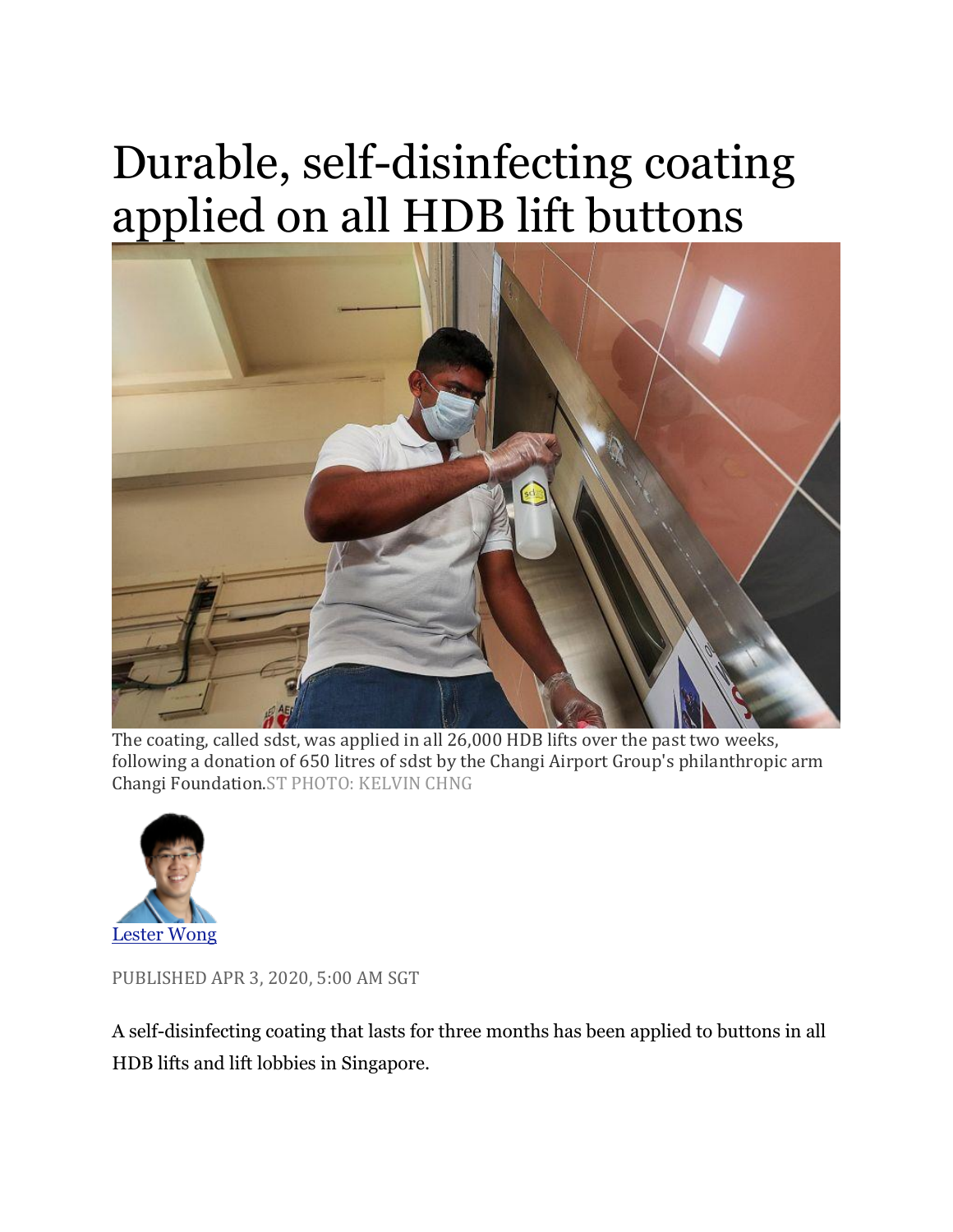The coating, called sdst, has been used at Changi Airport and kills bacteria, viruses and fungi upon contact. It remains in place, even with repeated scrubbing and cleaning, as chemical bonding agents help it to adhere tightly to surfaces at a molecular level.

It is sprayed on surfaces in liquid form like regular disinfectants, and is safe on human skin.

Teams from Singapore's 16 town councils applied the coating in lifts over the past two weeks, following a donation of 650 litres of sdst by the Changi Airport Group's (CAG) philanthropic arm Changi Foundation. This amount was found to be sufficient to coat all 1.5 million lift buttons in 26,000 HDB lifts.

Dr Teo Ho Pin, coordinating chairman of the 15 People's Action Party town councils, noted yesterday that a large proportion of Singapore's population - around 3.2 million live in HDB flats, and lift buttons are one of the most frequently touched components in estates.

Asked if there are plans to roll out the coating to other public areas, he said: "We know residents have been very concerned and we are focusing on high-risk surfaces such as lift buttons for a start. So let's see how effective this solution is."

Now that the coating is in place, he added, residents should avoid continuing to press lift buttons with hard objects such as keys as this could scrape the coating off.

But Dr Teo also cautioned in an e-mail response that lift users "should not be complacent and must exercise stringent personal hygiene to wash their hands frequently irrespective of the coating at the lift buttons".

He added that their hands can get contaminated by touching other surfaces, and it is thus good practice to wash hands frequently.

The coating is manufactured in the United States and has been approved by the US Environmental Protection Agency.